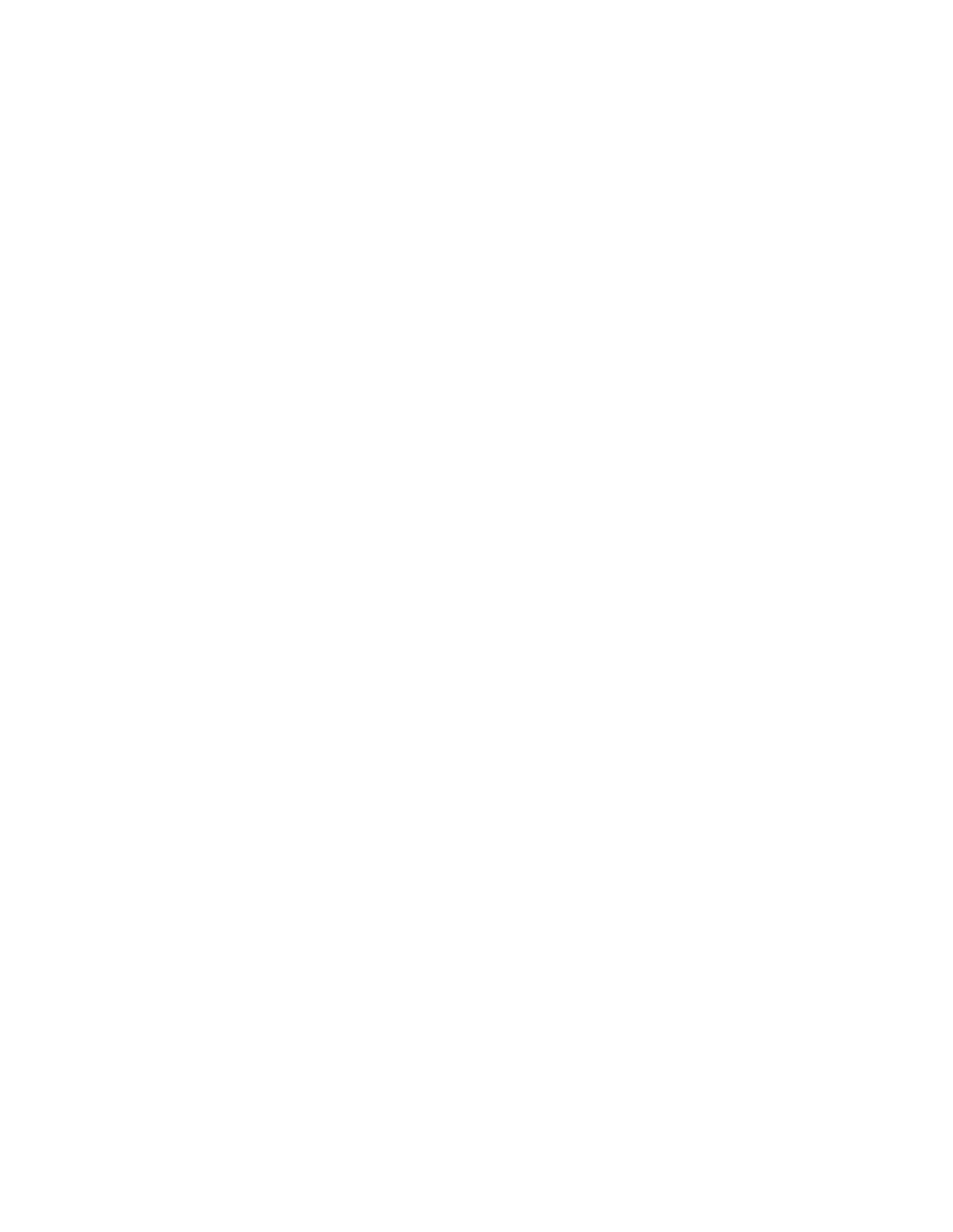## **Table of Contents**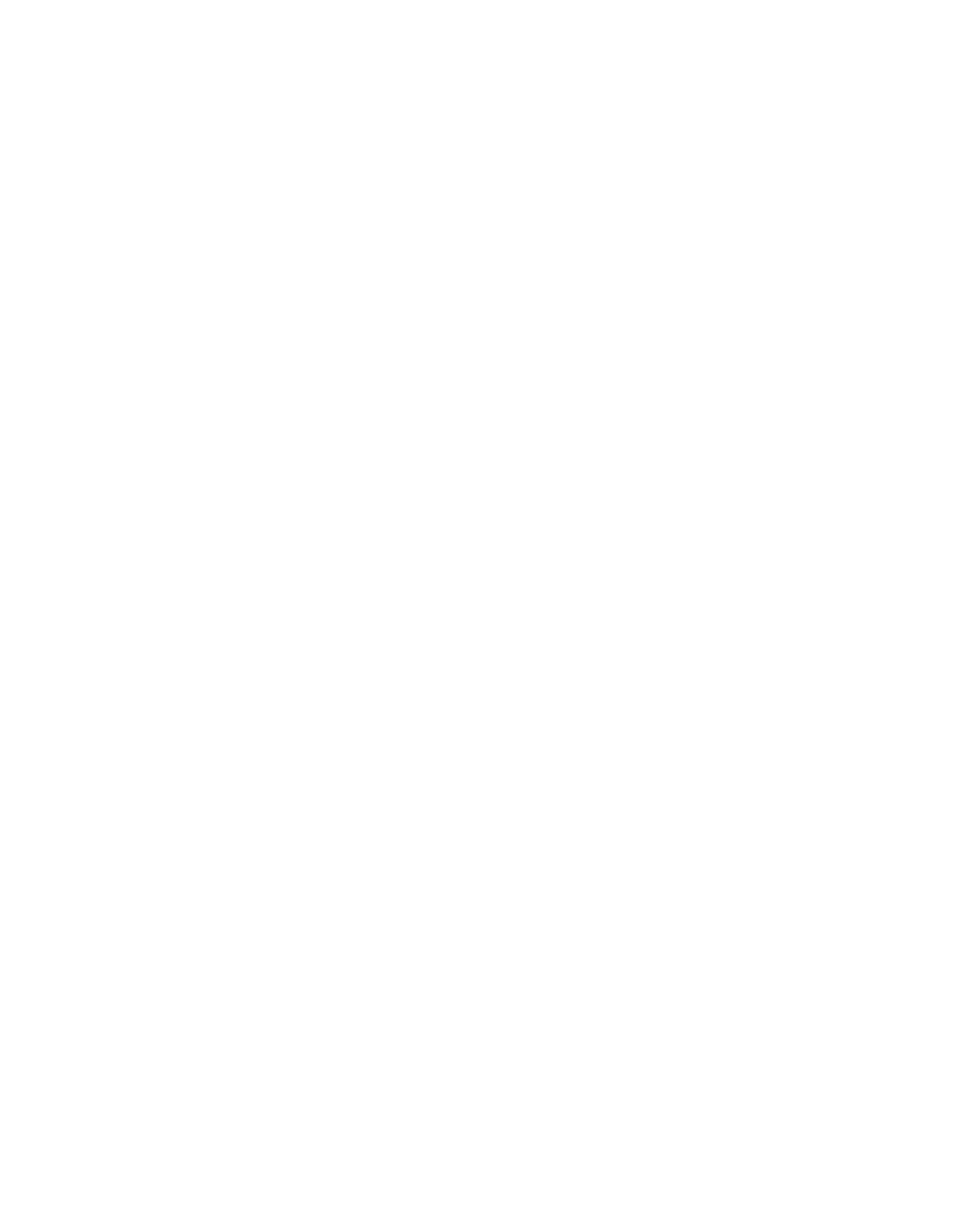#### <span id="page-4-0"></span>**Introduction**

When working with pages, you can change the Page Layout. There are ten layout options from which you may choose.



Some layouts are better suited for certain apps or combinations of apps than others. This document includes a chart illustrating our layout and app recommendations.

We also include suggestions for app placement within each layout region.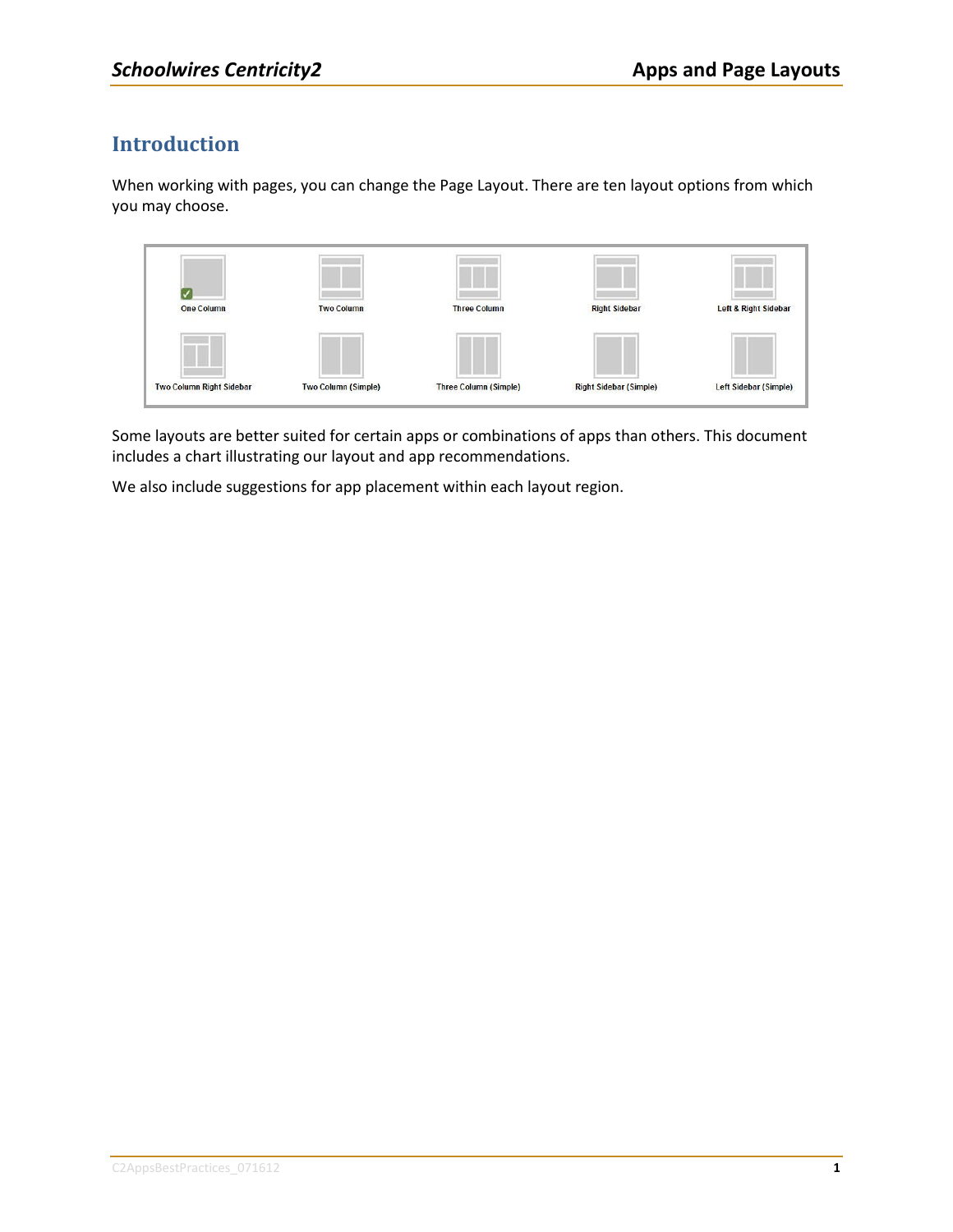### <span id="page-5-0"></span>**Apps and Page Layouts Chart Legend**

The legend below is used with the *Apps and Page Layouts Chart*.

- **R (***Recommended***)**—This is a preferred app and layout combination.
- **L (***Some Limitations***)**—This app and layout combination may display correctly. If you use the app in the layout, be sure to check to see how the app displays on the end-user website.
- **N (***Not Recommended***)**—This app and layout combination could be problematic.

#### <span id="page-5-1"></span>**Apps and Page Layouts Chart**

This chart illustrates what apps and layouts work best together. You should always check the end-user website to ensure that the page layout you selected and apps you placed on the page display properly. This chart also addresses stacking apps within a layout and apps appropriate for a home page.

| Apps                            | <b>Layouts</b> |                |                  |                  |                            |                                   |                         |                                  |                            |                           |              |               |
|---------------------------------|----------------|----------------|------------------|------------------|----------------------------|-----------------------------------|-------------------------|----------------------------------|----------------------------|---------------------------|--------------|---------------|
|                                 | One<br>Column  | Two<br>Columns | Three<br>Columns | Right<br>Sidebar | Left &<br>Right<br>Sidebar | Two<br>Column<br>Right<br>Sidebar | Two<br>Column<br>Simple | <b>Three</b><br>Column<br>Simple | Right<br>Sidebar<br>Simple | Left<br>Sidebar<br>Simple | Stack<br>App | Home<br>Pages |
| Alumni Directory                | R              | L              | L                | L                | L                          | L                                 | L                       | Ľ                                | L                          | L                         | Ľ            | L             |
| Announcements                   | R              | L              | L                | L                | L                          | L                                 | L                       | L                                | L                          | L                         | L            | R             |
| Article Library                 | $\mathsf{R}$   | L              | L                | L                | L                          | L                                 | L                       | L                                | L                          | Ľ                         |              | $\mathsf{R}$  |
| Assignment                      | R              | L              | L                | L                | L                          | N                                 | N                       | N                                | Ł                          | L                         | L            | N             |
| Blog                            | R              | L              | L                | L                | L                          | N                                 | N                       | N                                | N                          | N                         | L            | Ν             |
| <b>Book List</b>                | R              | L              | ī                | L                | L                          | N                                 | L                       | N                                | L                          | Ŀ                         | г            | N             |
| Calendar                        | R              | L              | Ł                | Ł                | L                          | N                                 | N                       | N                                | N                          | N                         | L            | N             |
| Discussion                      | $\mathsf{R}$   | L              | L                | L                | L                          | N                                 | N                       | N                                | N                          | N                         | L            | N             |
| Facebook Like                   | R              | L              | L                | Ł                | L                          | L                                 | Ł                       | L                                |                            | Ł                         | R            | $\mathsf{R}$  |
| <b>File Library</b>             | R              | L              | L                | $\mathsf{L}$     | L                          | L                                 | L                       | L                                | L                          | L                         |              | Ł             |
| <b>Flex Editor</b>              | R              | L              | $\mathbf{I}$     | L                | L                          | L                                 | L                       | Ľ                                | ı                          | L                         | R            | L             |
| Furtal                          | R              | N              | N                | L                | N                          | N                                 | N                       | N                                | L                          | L                         |              | N             |
| <b>Headlines &amp; Features</b> | $\mathsf{R}$   | L              | L                |                  | L                          | Ŀ                                 | L                       | L                                |                            | L                         |              | $\mathsf{R}$  |
| Link Library                    | R              | L              | ı                | Ł                | L                          | L                                 | L                       | L                                | L                          | L                         |              | Ł             |
| Maps & Directions               | R              | Ł              | L                | Ł                | L                          | Ł                                 | Ł                       | L                                | Ł                          |                           |              | L             |
| MiniBase                        | R              | L              | L                | L                | L                          | L                                 | L                       | L                                | L                          | L                         |              | L             |
| <b>Photo Gallery</b>            | R              | L              | L                | L                | L                          | N                                 | L                       | N                                | L                          | L                         | L            | Ł             |
| Podcast                         | $\mathsf{R}$   | L              | L                | Ł                | L                          | N                                 | L                       | N                                | L                          | L                         | L            | Ł             |
| $Q$ &A                          | R              | L              | $\mathsf{L}$     | L                | L                          | L                                 | L                       | L                                |                            | L                         |              | $\mathsf{R}$  |
| <b>Site Shortcuts</b>           | $\mathsf{R}$   | L              | L                | L                | L                          | L                                 | L                       | L                                | L                          | L                         |              | $\mathsf{R}$  |
| <b>Twitter Share</b>            | R              | L              | L                | Ł                | L                          | L                                 | Ł                       | L                                |                            | Ł                         | R            | R             |
| <b>Upcoming Events</b>          | L              | L              | L                | L                | Ŀ                          | L                                 | L                       | L                                | L                          | L                         | L            | R             |
| Wiki                            | R              |                |                  |                  |                            |                                   |                         |                                  |                            |                           | R            |               |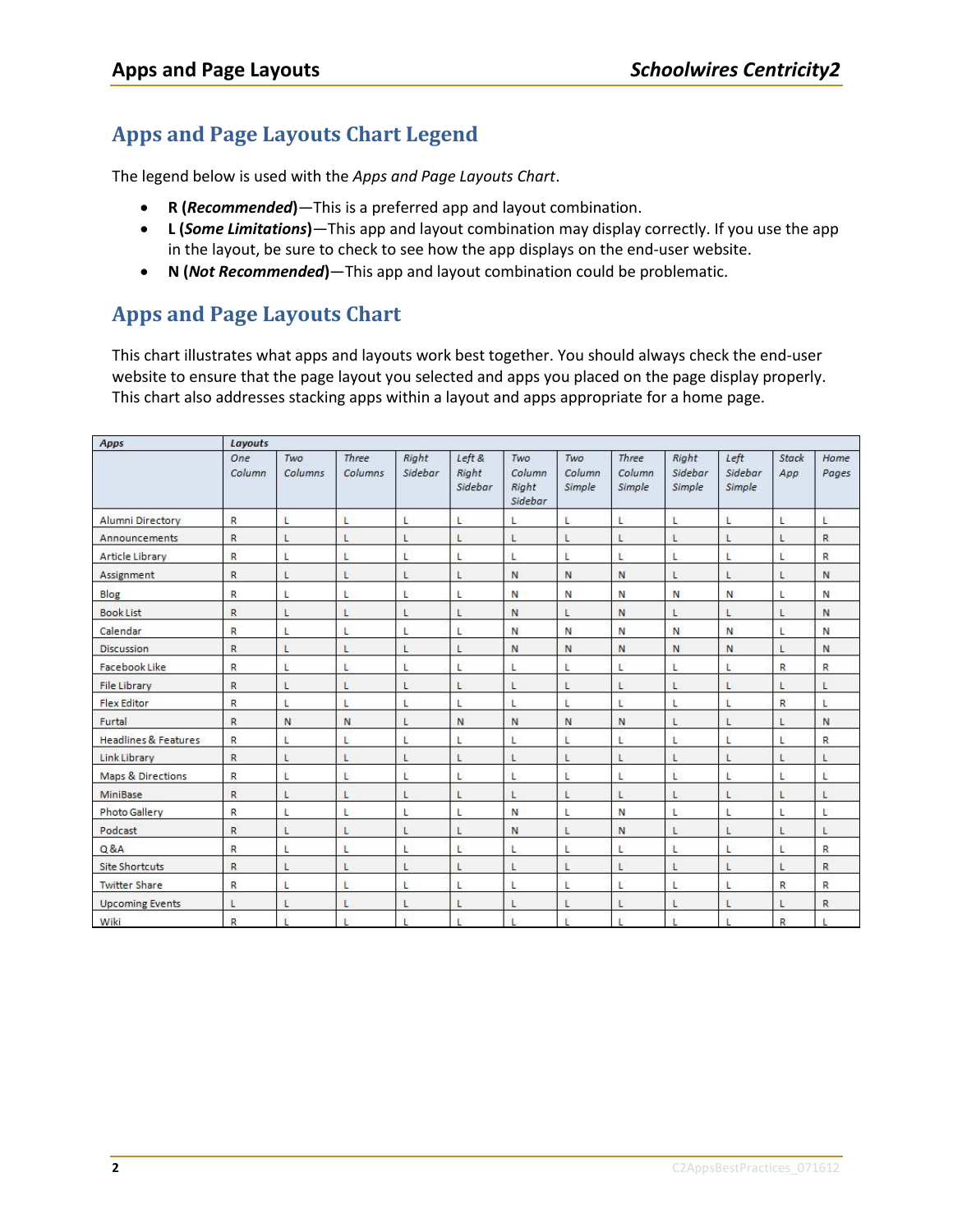### <span id="page-6-0"></span>**Best Practices for Page Layout Regions**

Certain apps display better in certain regions of a Page Layout. For example, a large amount of content within an app placed in a region with limited space will cause the app to display awkwardly. Always check how your page displays on the end-user website. Adjust your Page Layout as necessary in order to provide the best appearance of your content.

 **One Column**—With a one column layout, any app you place in the column displays standard web content without issue. This layout is best for apps containing a large amount of content such as blogs or calendars. Apps with less content such as Upcoming Events are better suited for multiple column or sidebar layouts.



 **Multiple Columns**—With multiple column layouts, you can place apps in each of the columns on the page. Many apps display well with these layouts. Apps flagged with an **N** in the *Apps and Page Layout Chart* are not recommended for multiple column layouts.



**Two Column Layout with Flex Editor, Announcements and Upcoming Events**





**Three Column Layout with Flex Editor, Photo Gallery and Calendar**